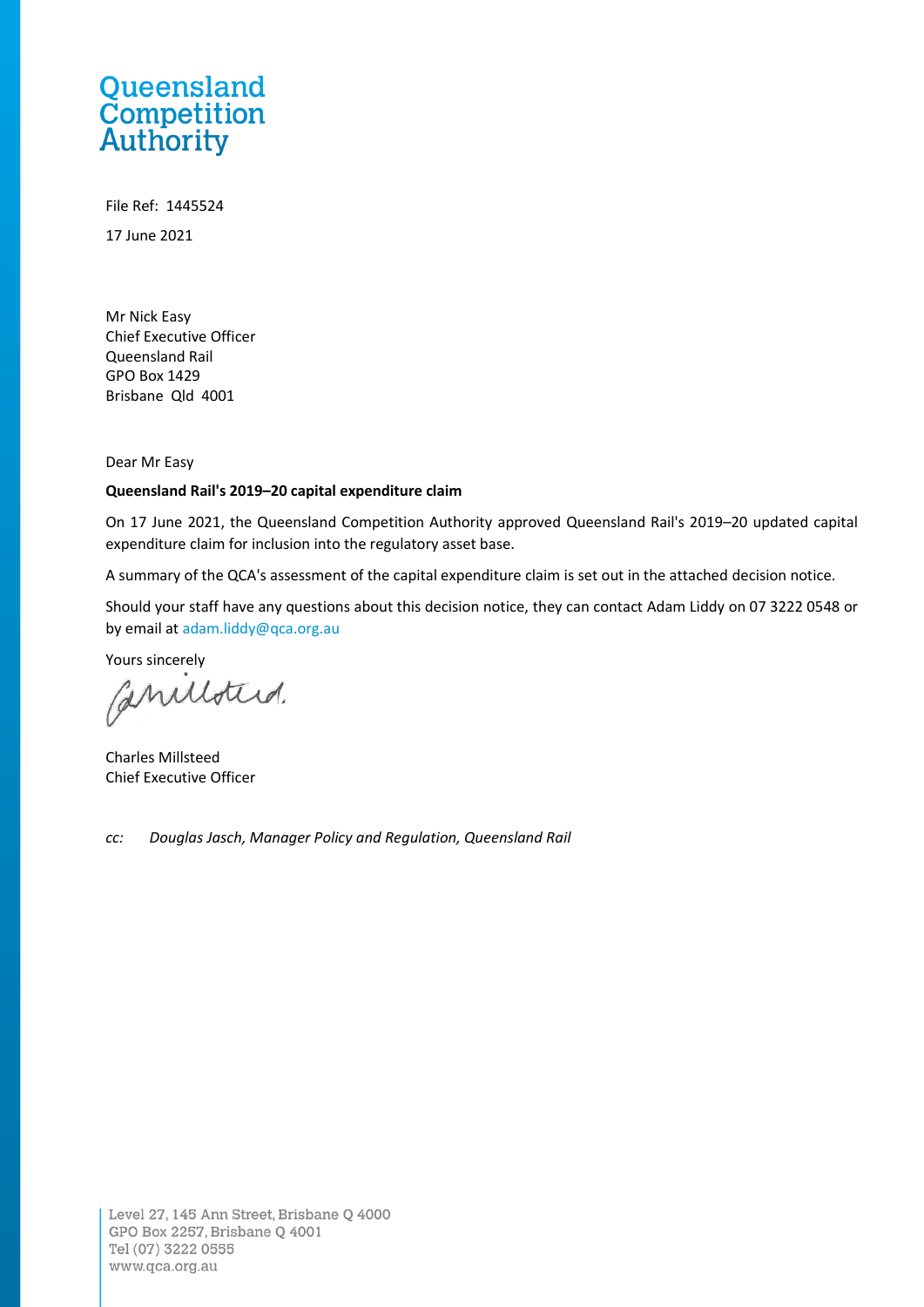# Queensland<br>Competition<br>Authority

### DECISION NOTICE

#### QUEENSLAND RAIL'S 2019–20 CAPITAL EXPENDITURE CLAIM

#### 17 June 2021

The Queensland Competition Authority has approved Queensland Rail's 2019–20 capital expenditure claim submitted on 23 February 2021, and updated on 1 June 2021, for inclusion into the regulatory asset base, in accordance with schedule E, clause 2.1(b) of the 2020 access undertaking.

#### Regulatory process

Queensland Rail's provision of below-rail services is governed by its 2020 access undertaking (AU2). Under schedule E of AU2, we conduct an annual ex post assessment of the prudency of Queensland Rail's capital expenditure for inclusion in its regulatory asset base (RAB). Queensland Rail submitted its 2019–20 capital expenditure claim for the West Moreton system on 23 February 2021. It updated the claim on 1 June 2021 to remove expenditure for formation strengthening which had been included in error. The updated claim covers five capital projects in the West Moreton system and expenditure for ballast undercutting, totalling \$41.7 million (including interest during construction (IDC)). We assessed the claim against the criteria set out in schedule E of AU2, which focuses on the **scope**, **standard of works and cost** (cls. 3–5).<sup>1</sup>

| Date             | Step                                                                                                                                         |  |  |
|------------------|----------------------------------------------------------------------------------------------------------------------------------------------|--|--|
| 23 February 2021 | Queensland Rail submitted its 2019–20 capital expenditure claim                                                                              |  |  |
| 3 March 2021     | We published Queensland Rail's claim and invited stakeholder submissions                                                                     |  |  |
| 22 March 2021    | Stakeholder submissions period closed—we received no submission(s)                                                                           |  |  |
| 1 June 2021      | Queensland Rail wrote to the QCA, updating its capital expenditure claim to remove project B.04613<br>(Formation Strengthening) <sup>2</sup> |  |  |
| 17 June 2021     | We accepted Queensland Rail's updated capital expenditure claim for acceptance into the RAB                                                  |  |  |

The regulatory process followed the timelines below.

The documents related to the claim and assessment are available on the QCA website.

<sup>&</sup>lt;sup>1</sup> All clause references hereafter refer to schedule E of AU2, unless otherwise stipulated.

<sup>&</sup>lt;sup>2</sup> This project had been included in error in Queensland Rail's original claim.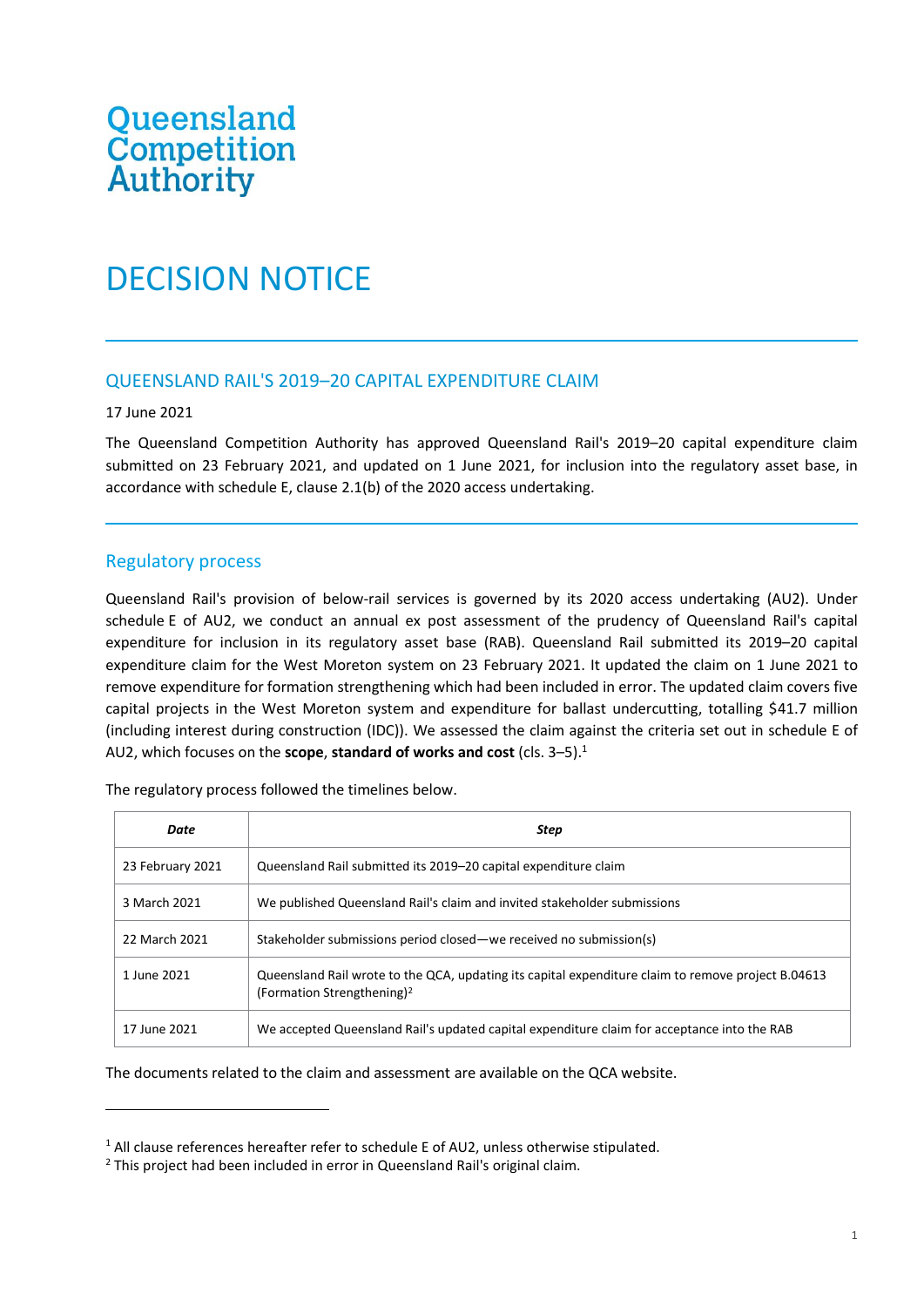#### Assessment

Given that the Toowoomba Range Slope Stabilisation project had already been subject to an extensive preapproval process, and all other major projects were ongoing, our assessment was based on the information provided by Queensland Rail, reasonable assumptions, and engineering advice provided as part of previous claims. We consider the five capital projects and the ballast undercutting expenditure satisfy the criteria for prudency as set out in schedule E of AU2 (cls. 3–5).

#### Stakeholder consultation

We provided stakeholders with the opportunity to make submissions on Queensland Rail's 2019–20 capital expenditure claim and our approach of not seeking additional independent engineering advice for the assessment of the 2019-20 claim. No submissions were received.

#### QCA decision

Our decision is to approve Queensland Rail's updated 2019–20 capital expenditure claim to the amount of \$41.7 million (including IDC) into its RAB. This decision is based on the information available, having regard to the criteria outlined in schedule E (cls. 2.2, 3, 4 and 5). The capital expenditure we approved is detailed in Appendix 1.

We appreciate Queensland Rail's efforts in engaging constructively to resolve issues with its initial claim and updating the claim in a timely fashion. However, we note that the initial 2019–20 capital claim was received two months after the required deadline and included a material error that required correction. While no action was taken regarding this particular claim, we expect Queensland Rail to provide its claims to us in accordance with the requirements of AU2 in future.